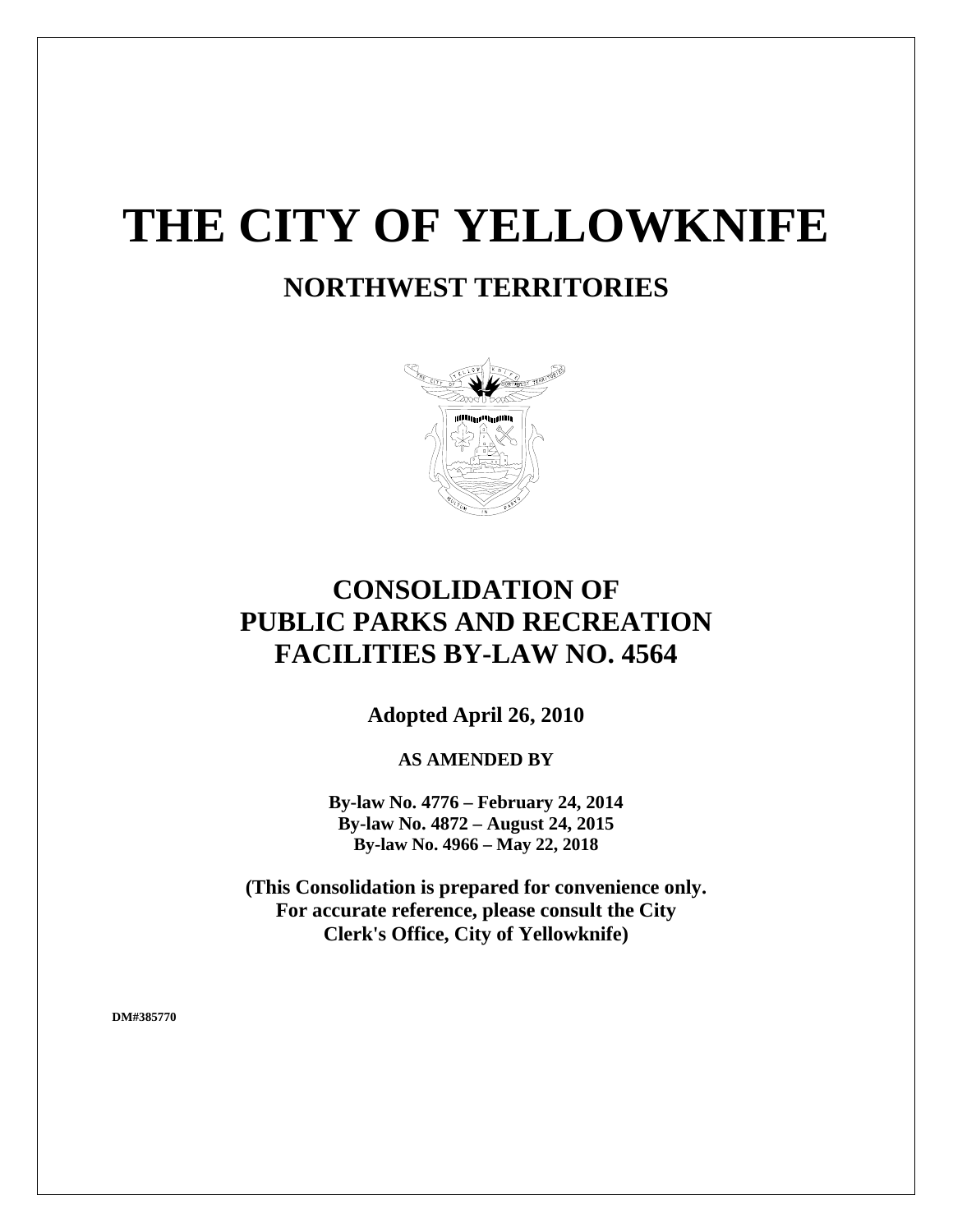# **CITY OF YELLOWKNIFE BY-LAW NO. 4564**

A BY-LAW of the Council of the Municipal Corporation of the City of Yellowknife in the Northwest Territories, to repeal and replace By-law No. 3964, a by-law to provide for the establishment and operation of recreation programs, services and facilities.

PURSUANT TO SECTION 70(1)(h) of the *Cities, Towns and Villages Act*, S.N.W.T. 2003, c.22, which provides that the Council of a municipality may make by-laws for municipal purposes respecting programs, services, infrastructure and facilities provided or operated by or on behalf of the municipal corporation;

AND PURSUANT TO SECTION 70(1)(b) of the *Cities, Towns and Villages Act*, S.N.W.T. 2003, c.22, which provides that the Council of a municipality may make by-laws for municipal purposes respecting people, activities and things in, on or near a public place or a place that is open to the public;

AND PURSUANT TO SECTION 70(1)(a) of the *Cities, Towns and Villages Act*, S.N.W.T. 2003, c.22, which provides that the Council of a municipality may make by-laws for municipal purposes respecting the safety, health and welfare of people and the protection of people and property;

AND PURSUANT TO SECTION 70(1)(k) of the *Cities, Towns and Villages Act*, S.N.W.T. 2003, c.22, which provides that the Council of a municipality may make by-laws for municipal purposes respecting the enforcement of by-laws;

WHEREAS Council wishes to operate and maintain certain areas of the City as Public Parks and Recreation Facilities;

AND WHEREAS Council is desirous of establishing rules and regulations concerning the use of the Public Parks and Recreation Facilities;

NOW, THEREFORE, THE COUNCIL OF THE MUNICIPAL CORPORATION OF THE CITY OF YELLOWKNIFE, in regular session duly assembled, hereby enacts as follows: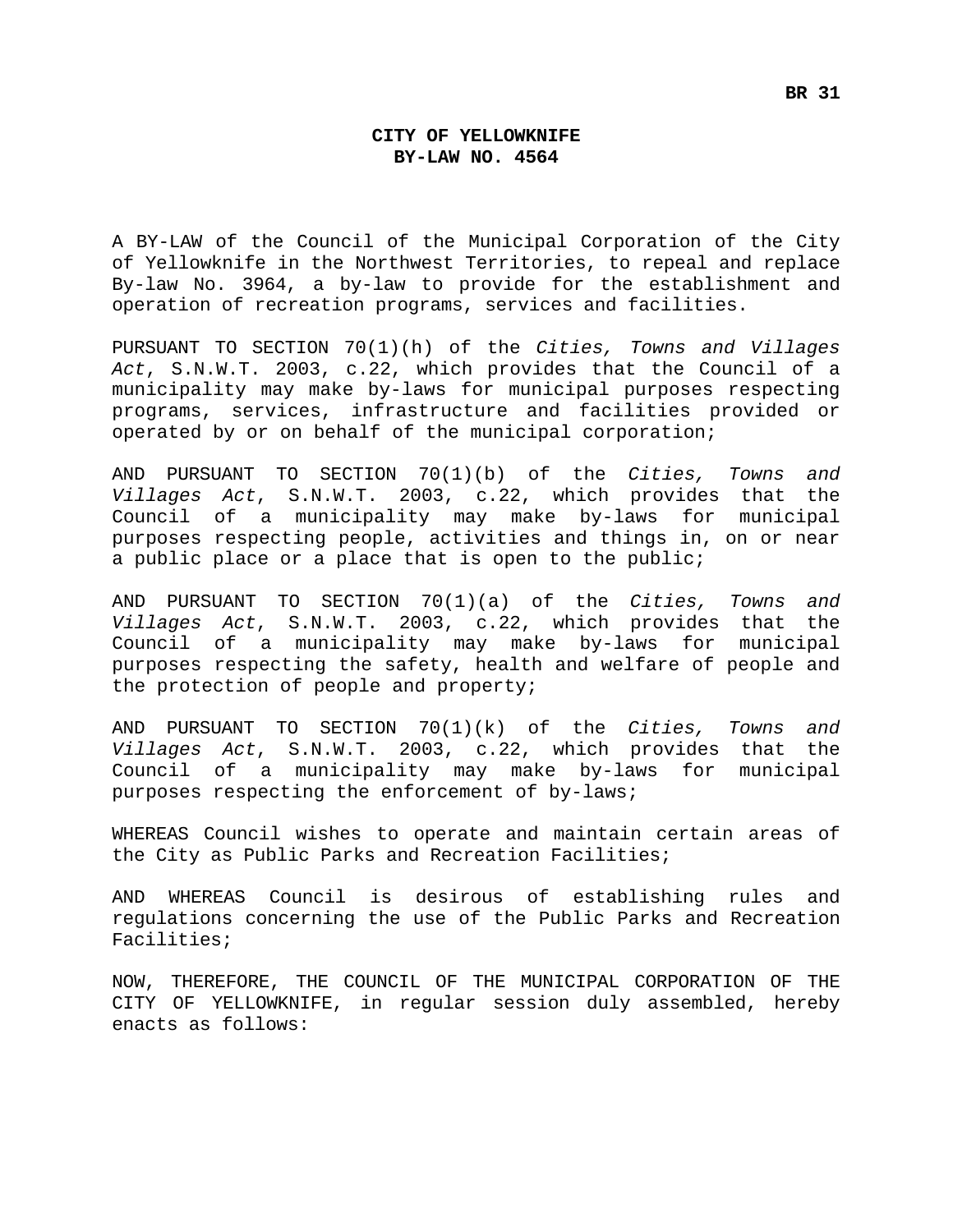# **SHORT TITLE**

1. This by-law may be cited as the "Public Parks and Recreation Facilities By-law".

#### **DEFINITIONS**

- 2. In this by-law:
	- "Bicycle" means a cycle propelled by human power on which a Person can ride regardless of the number of wheels it has;
	- "City" means the Municipal Corporation of the City of Yellowknife;
	- "Director" means an employee of the City appointed as the Director of Community Services, or his or her designate;
	- "Dog" means a Dog as defined by *Dog By-law No. 3710*;
	- "Highway" means a Highway as defined by the *Motor Vehicles Act*, R.S.N.W.T. 1988, c.M-16;
	- "Improved Trail" means an identifiable path, track or public right of way through a natural area intended for use by pedestrians, bicyclists and other authorized users;
	- "Motor Vehicle" means a Motor Vehicle as defined by the *Motor Vehicles Act*, R.S.N.W.T. 1988, c.M-16, OR the *All-terrain Vehicles Act*, R.S.N.W.T. 1988, c.A-3;
	- "Natural area" means an area preserved in its natural or near natural state or an area created to remain thereafter in a natural state.
	- "Officer" means a person who is appointed in accordance with the *Cities, Towns and Villages Act* as a By-law Officer to enforce the by-laws of the City and any Peace Officer who is entitled by law to enforce the by-laws of the City;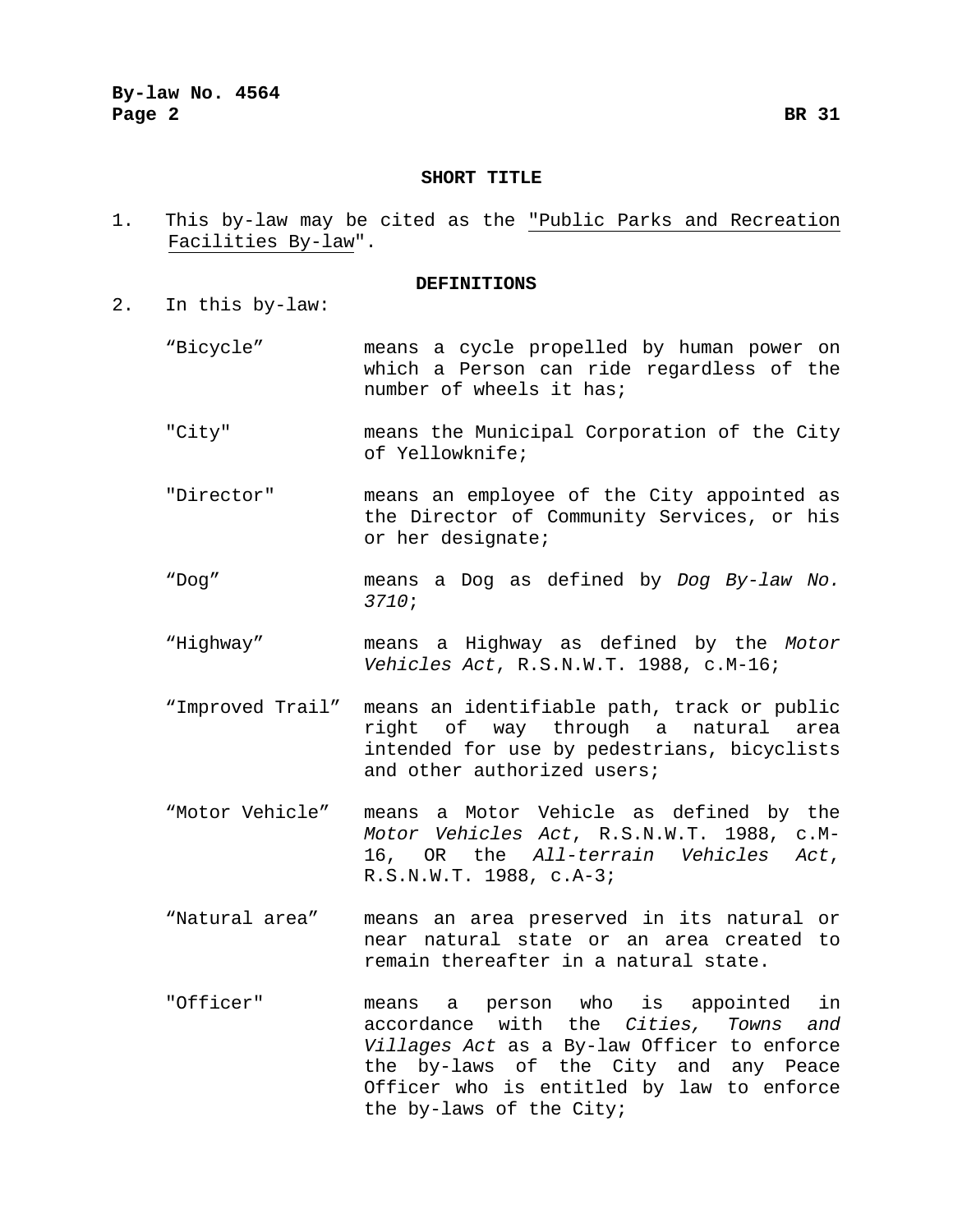| By-law No. 4564<br>Page 3 | <b>BR</b> 31                                                                                                                                                                                                                                                                          |
|---------------------------|---------------------------------------------------------------------------------------------------------------------------------------------------------------------------------------------------------------------------------------------------------------------------------------|
| "Person"                  | means an individual or any business entity<br>including a firm, partnership, association,<br>corporation or society, but does<br>not<br>include the City or any of its employees,<br>who are acting within the course and scope<br>of their employment;                               |
| "Public Parks"            | means all land that is maintained or<br>operated by the City for community<br>recreation activity including but<br>not<br>limited to those defined in Schedule A and<br>Schedule B, attached to and forming part of<br>this by-law;                                                   |
| "Recreation<br>Facility"  | means all or any part of a building or<br>buildings or structure that is maintained<br>or operated by the City for community<br>recreation activity including but<br>not<br>limited to those defined in Schedule A and<br>Schedule B, attached to and forming part of<br>this by-law; |
| "Senior<br>Administrative | means the Senior Administrative<br>Officer of the City appointed pursuant to                                                                                                                                                                                                          |

Administrative Officer of the City appointed pursuant to Officer" the *Cities, Towns and Villages Act, S.N.W.T., 2003, c. C.22*, or his or her designate;

# **PART I – SCOPE**

- 3. This By-law shall apply to all Public Parks and Recreation Facilities in the City.
- 4. The City is hereby authorized to:
	- a) develop and maintain Public Parks and Recreation Facilities;
	- b) provide, establish, operate and maintain a comprehensive recreation delivery system; and
	- c) work independently or jointly with agencies to operate, improve and maintain property, both real and personal, for Public Parks and Recreation Facilities.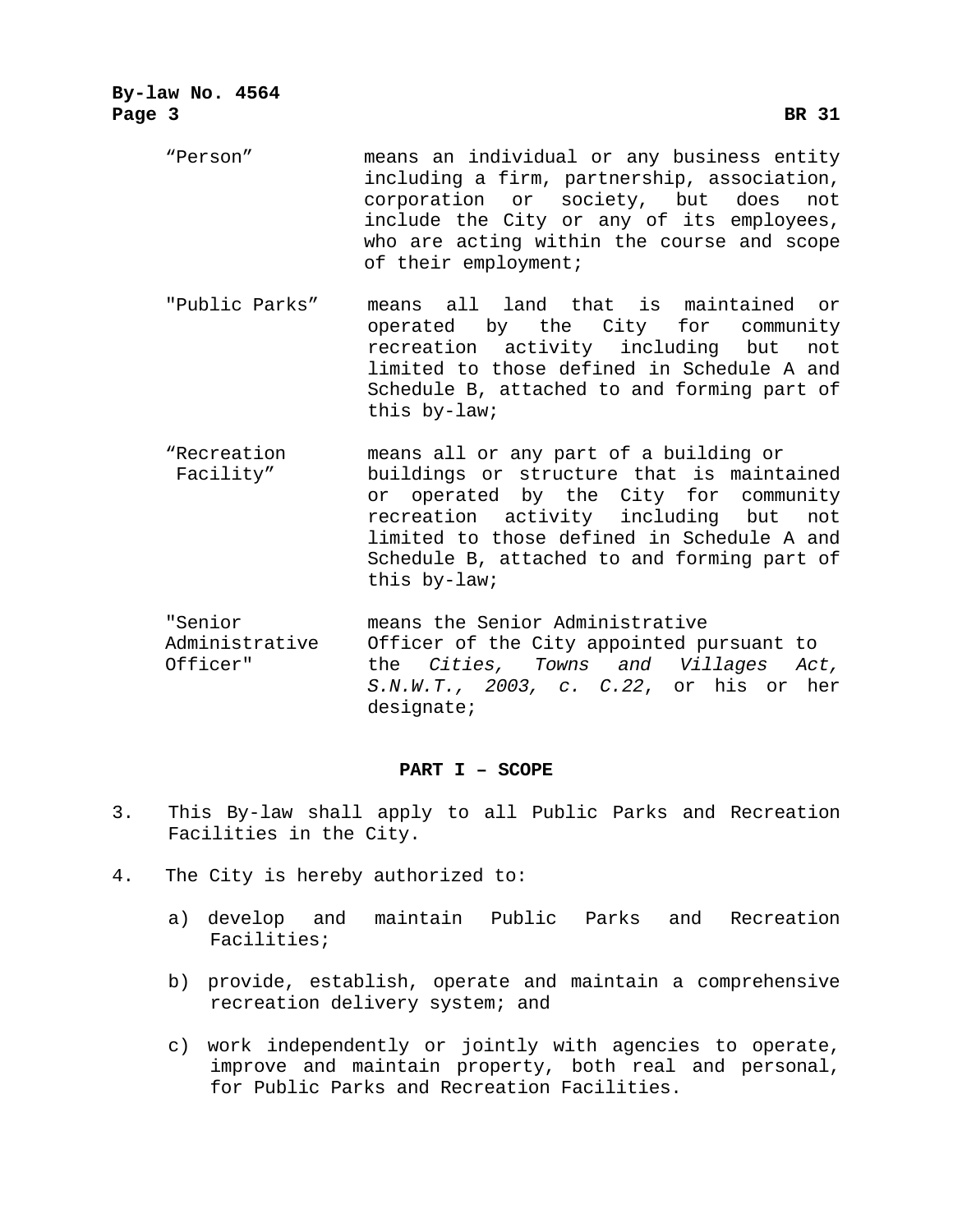**By-law No. 4564 Page 4 BR 31**

#### **PART II – REGULATION OF ACTIVITIES**

#### **STRUCTURES**

- 5. While in a Public Park or Recreation Facility no person shall:
	- (a) climb on any building, structure or equipment unless it is designed specifically for the purpose of climbing;
	- (b) build a structure, whether permanent or temporary; or
	- (c) set up a temporary abode except in an area designated by the City for this activity;

except in an area where such activity is specifically allowed by the Director.

#### **FIRE PREVENTION**

- 6. No person shall make or kindle a fire for any purpose except in places provided therefore within any Public Park or Recreation Facility without a burning permit and prior written approval from the Director.
- 7. No Person in a Public Park shall burn:
	- (a) treated lumber;
	- (b) leaves or other dead fall from trees from within a Park;
	- (c) Park vegetation, trees or parts thereof from within a Park, whether dead or alive;
	- (d) tires or rubber; or
	- (e) plastics or any other similar thing which may emit a noxious smell when burned.
- 8. Every Person who has a fire in a Public Park must ensure that such fire is extinguished completely, leaving only cold ashes, prior to leaving the site of the fire.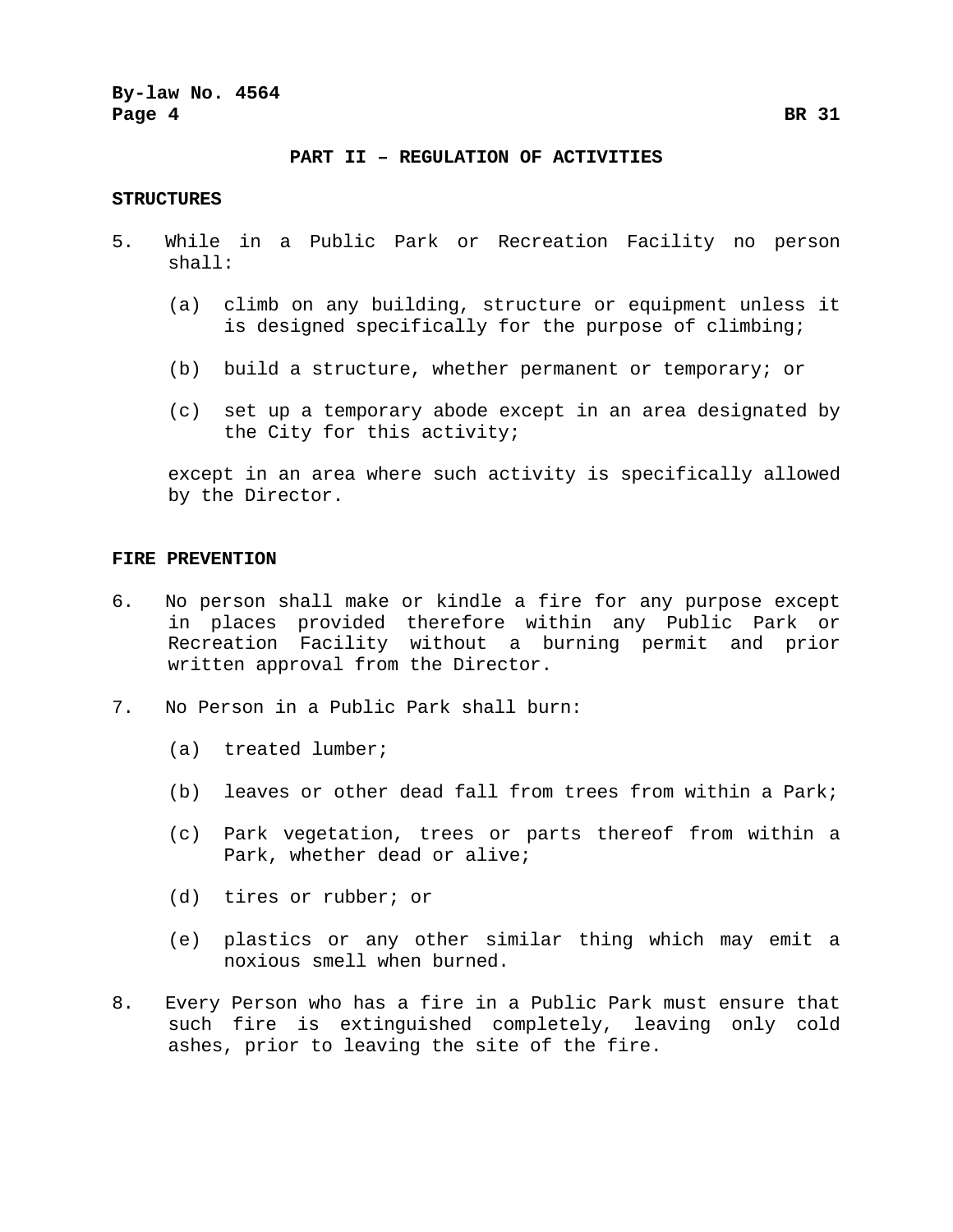#### **PRESERVATION OF NATURAL AREAS**

- 9. While on an improved trail or designated public park a Person shall:
	- (a) respect all signage and prohibitions with regards to entering into any undeveloped or natural area;
	- (b) not remove any rock, gravel, sand or soil; or
	- (c) not move, remove, cut or damage any tree, shrub, flower, other plant or deadfall.

## **PROTECTION OF THE ENVIRONMENT**

- 10. While in a Public Park or Recreation Facility no Person shall:
	- (a) attach any poster, notice, advertisement or other similar item to any property except in an area designated by the City for this activity;
	- (b) distribute any handbills or circulars;
	- (c) urinate or defecate except in a facility provided by the City for this purpose;
	- (d) leave garbage, litter or other refuse except in a receptacle provided by the City for this purpose;
	- (e) deposit grass clippings, dirt, rubble or other waste materials;
	- (f) deposit chemicals or pesticides;
	- (g) foul the water of any lake, pond or other similar body of water; or
	- (h) store or leave construction equipment or related items.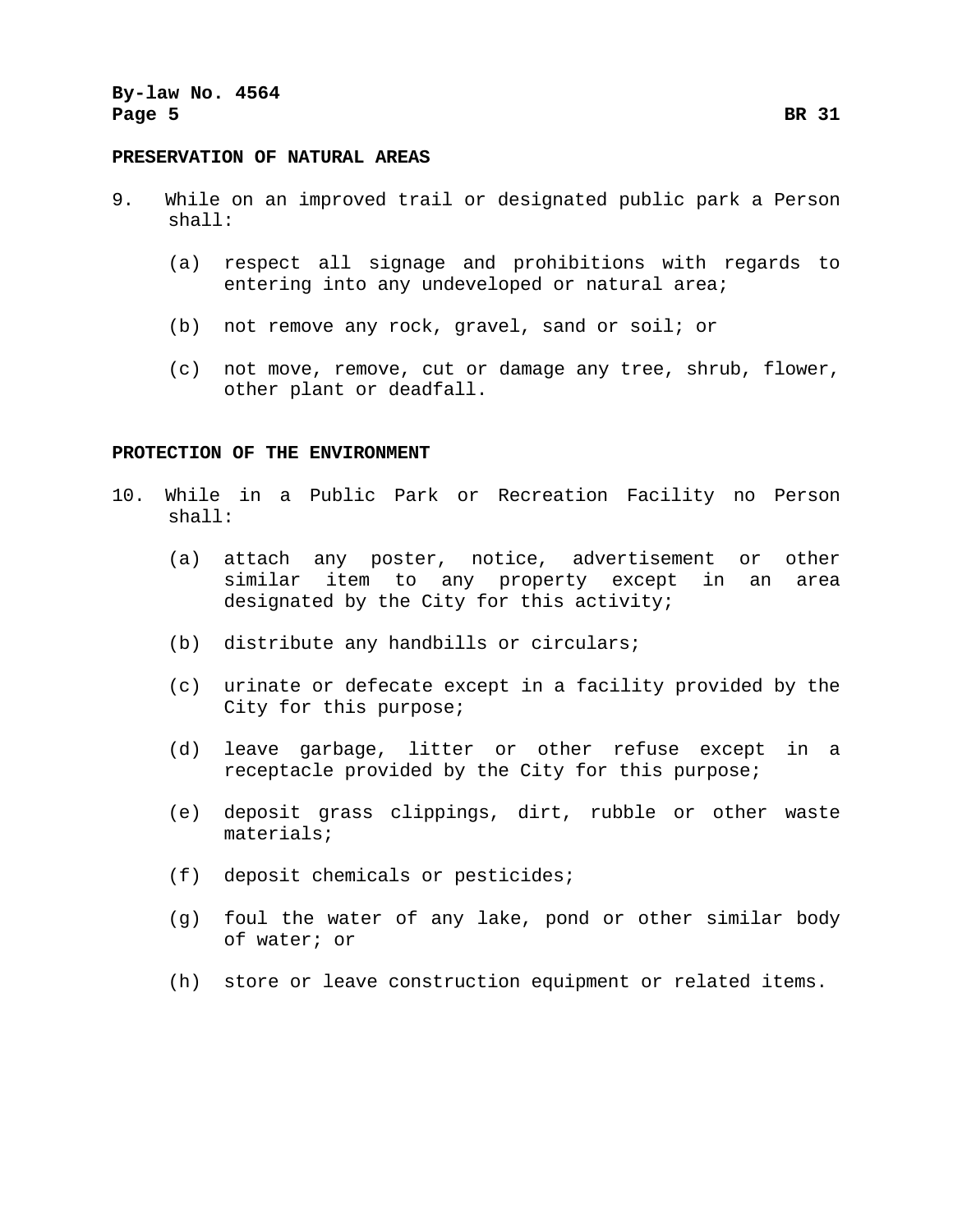#### **RESTRICTED AREAS**

- 11. While in a Public Park or Recreation Facility no person shall:
	- (a) enter any area to which access has been prohibited or regulated by signage or fencing or other barricade; or
	- (b) move, remove or alter any signage or fencing or other barricade prohibiting or regulating access to any area.

# **OTHER USERS**

- 12. While in a Public Park or Recreation Facility no Person shall:
	- (a) do anything that is reasonably likely to disturb the peace, safety or enjoyment of other persons using the Public Park or Recreation Facility; or
	- (b) interfere with the exclusive use of any area of the Public Park or Recreation Facility granted to another person or group.

#### **DANGEROUS ACTIVITIES**

- 13. While in a Public Park or Recreation Facility no person shall:
	- (a) act in a way that is reasonably likely to cause injury to another person, or damage property;
	- (b) possess any firearm, bow, arrow or hunting type knife; or
	- (c) modify any land in a way that is reasonably likely to cause injury to another person or damage to property.
- 14. When using a skating rink under the management of the City, no person shall race or speed so as to endanger or interfere with any other person using the skating rink.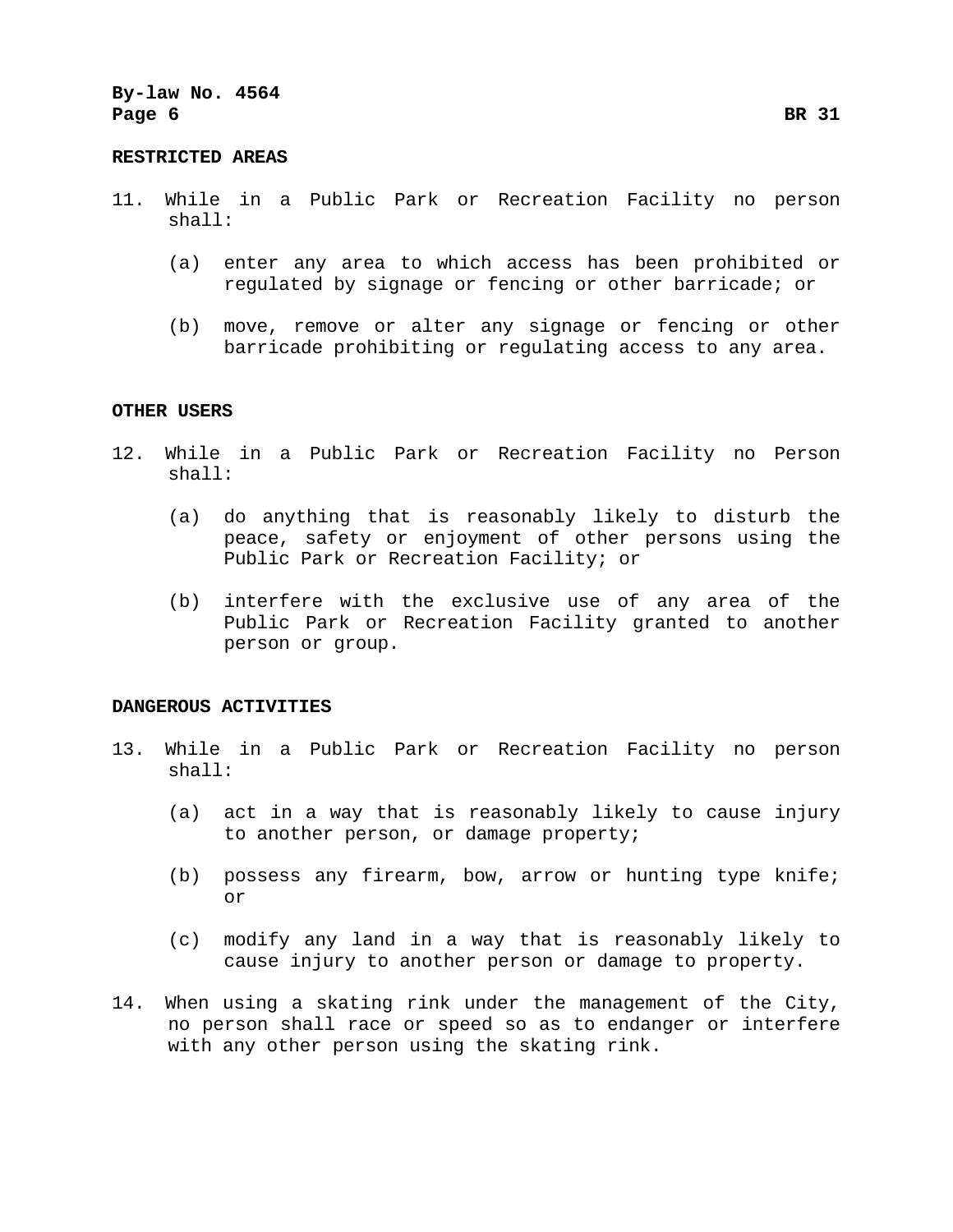#### **OTHER ACTIVITIES**

- 15. While in a Public Park or Recreation Facility no person shall:
	- (a) recklessly use sporting equipment or recklessly engage in sporting activities outside of their intended facility;
	- (b) operate an amplification system; or
	- (c) take part in any procession, drill, performance, ceremony, concert or public gathering in contravention of this by-law;

except in an area where such activity is specifically allowed by the Director.

#### **WATER**

# **Section 16 (a) as amended by By-law No. 4776 February 24, 2014**

- 16. No Person shall:
	- (a) store, dock or moor a boat, canoe, kayak or similar craft overnight within Public Parks except in an area where such activity is specifically allowed by the Director. Such approval from the Director may require payment of an associated fee.

#### **PROHIBITED ACTIVITIES**

- 17. No Person shall:
	- (a) damage, injure, deface or disturb any tree, rock, building, monument, fence, bench, apparatus or property;
	- (b) pull up, cut, or remove any shrub, bush, tree, plants or flowers;
	- (c) mark or write upon any building, monument, fence, bench or other structure;
	- (d) cut, damage or remove any wood, turf, grass, soil, rock, sand or gravel from any Public Park or Recreation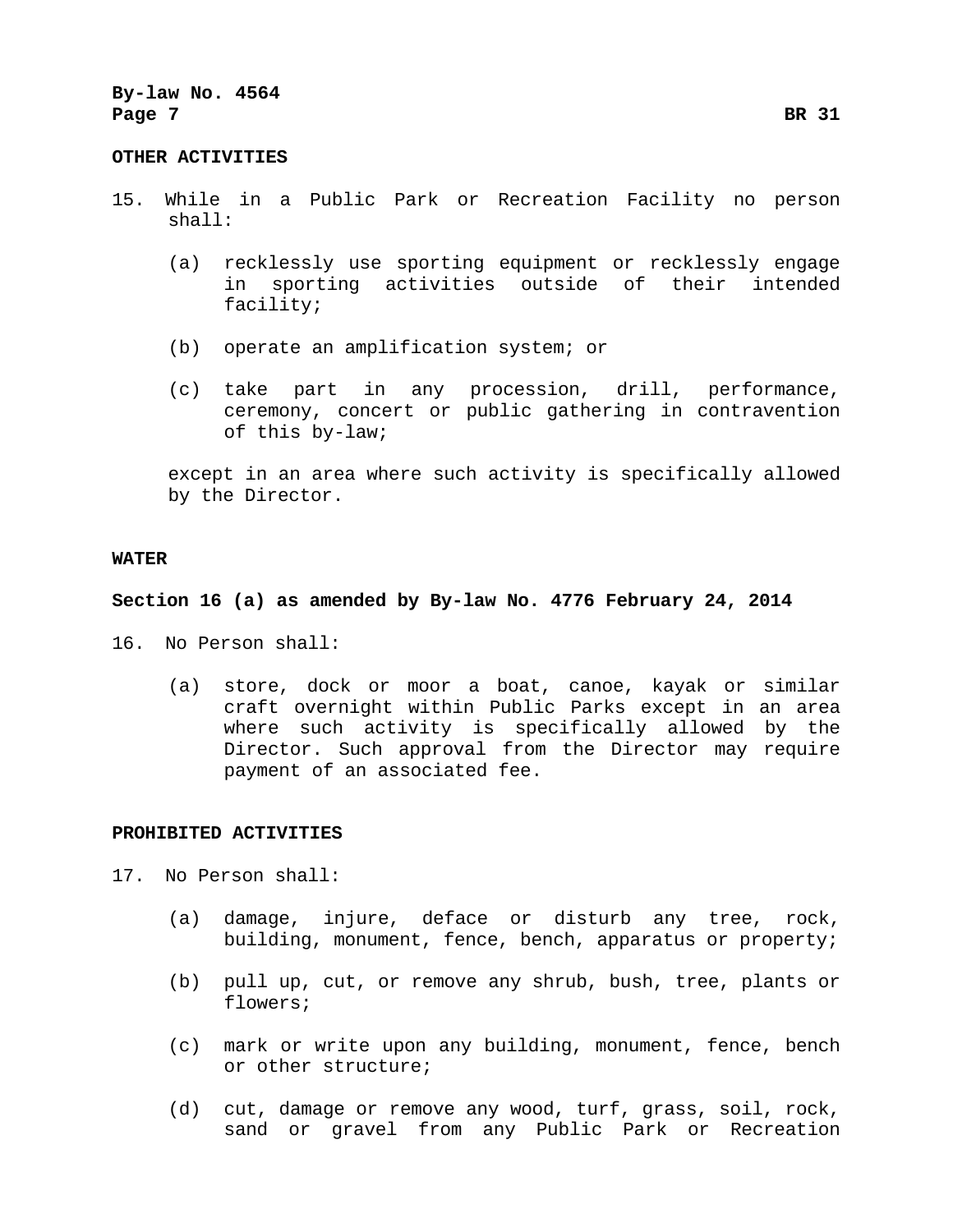# **By-law No. 4564 Page 8 BR 31**

- (e) Ride a bicycle or skateboard within any Public Park or Recreation Facility except on highways or those trails, paths or areas specifically set apart by the City and signed for bicycles or skateboards;
- (f) Engage in riotous, boisterous, violent, threatening, or illegal conduct or use profane or abusive language, which means making any verbal comments or physical gestures, about or toward anyone that could reasonably be considered to be offensive, derogatory or abusive;
- (g) make any noise likely to disturb any inhabitant or interfere with the enjoyment of the Public Park through the use of electronic equipment or any other means.

within any Public Park or Recreation Facility.

# **ANIMALS**

18. Unless otherwise permitted by this by-law no Person shall allow any animal under their control, or for which they are responsible, to be in a Public Park or Recreation Facility.

Service animals are exempt from this section.

**Section 19 (b) as amended by By-law No. 4776, February 24, 2014**

- 19. (a) A Person may have a Dog in a Public Park so long as the Dog is:
	- (i) on a leash not exceeding two and one half meters (2.5m) in length); or
	- (ii) in a designated leash free area;
	- (b) Notwithstanding this section, a Person having a Dog in a Public Park remains subject, at all times, to every provision contained in any City by-law regulating dogs.
- 20. While in a Public Park no person shall:
	- (a) kill, injure, trap or disturb any animal, bird or other wildlife; or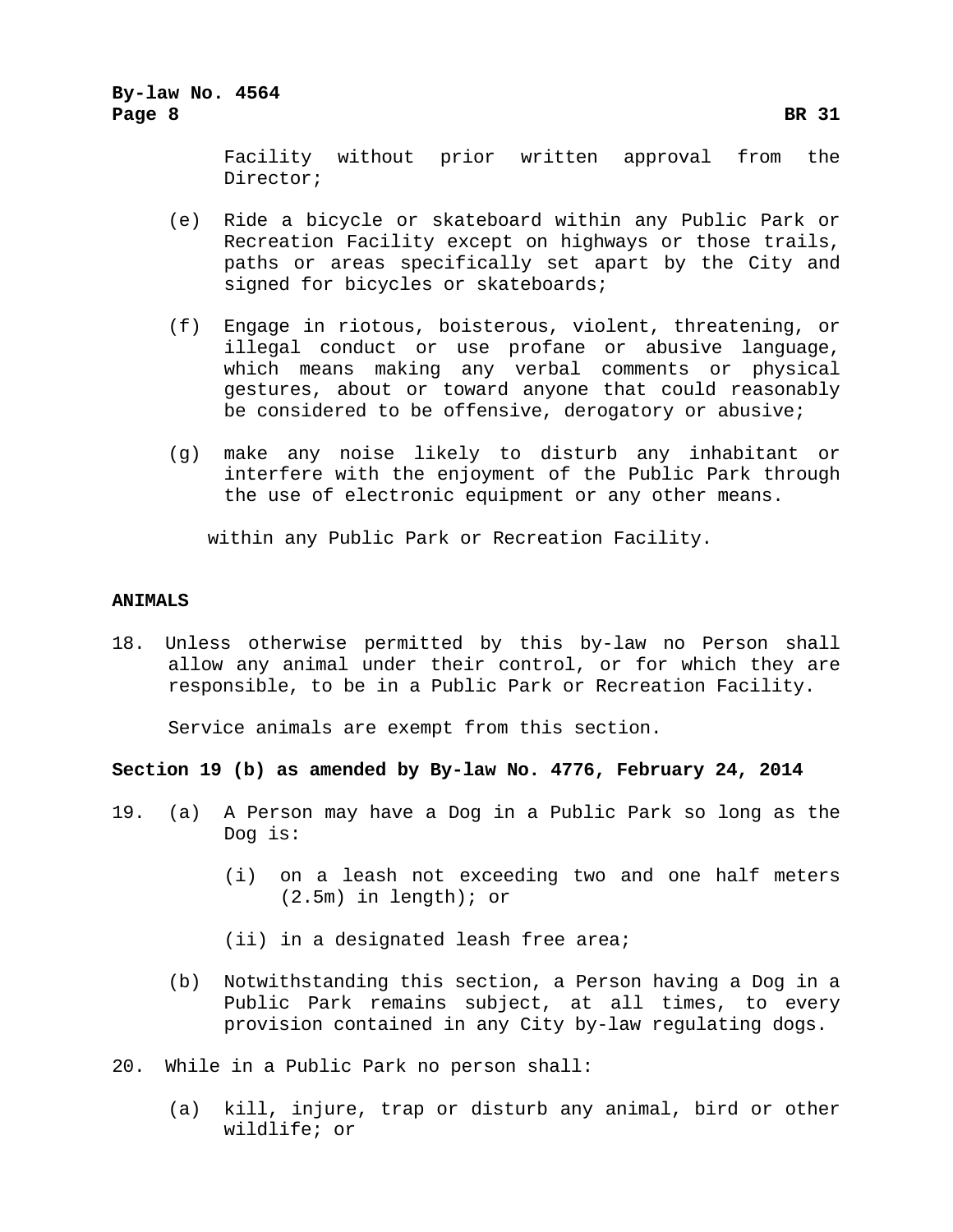(b) touch, damage, disturb or remove any nest or egg therein.

# **Section 21 as amended by By-law No. 4776 February 24, 2014**

# **SALE OF GOODS AND SERVICES**

21. No Person shall sell or expose for sale any merchandise, or conduct any business in any Public Park or Recreation Facility without prior written approval from the Director. Such approval may require payment of an associated fee.

# **Section 22 as amended by By-law No. 4776 February 24, 2014**

# **NO ENTRY**

22. No Person shall enter a Public Park between the hours of 11:00 p.m. to 7:00 a.m. daily unless prior written approval is granted by the Director.

#### **MOTOR VEHICLES**

**Section 23 (c) as amended by By-law No. 4776 February 24, 2014** 23. No person shall:

- (a) leave a Motor Vehicle in a Public Park or Recreation Facility during the hours people are not permitted to enter or remain in a Public Park or Recreation Facility as set out in this by-law; or
- (b) service, maintain or, except in the event of an emergency, repair a Motor Vehicle in a Public Park or Recreation Facility;
- (c) operate a Motor Vehicle in a Public Park or Recreation Facility except on a Highway.

unless prior written approval is granted by the Director.

### **INTERFERENCE**

24. No Person shall interfere with a Peace Officer in the exercise of their powers and duties pursuant to this by-law.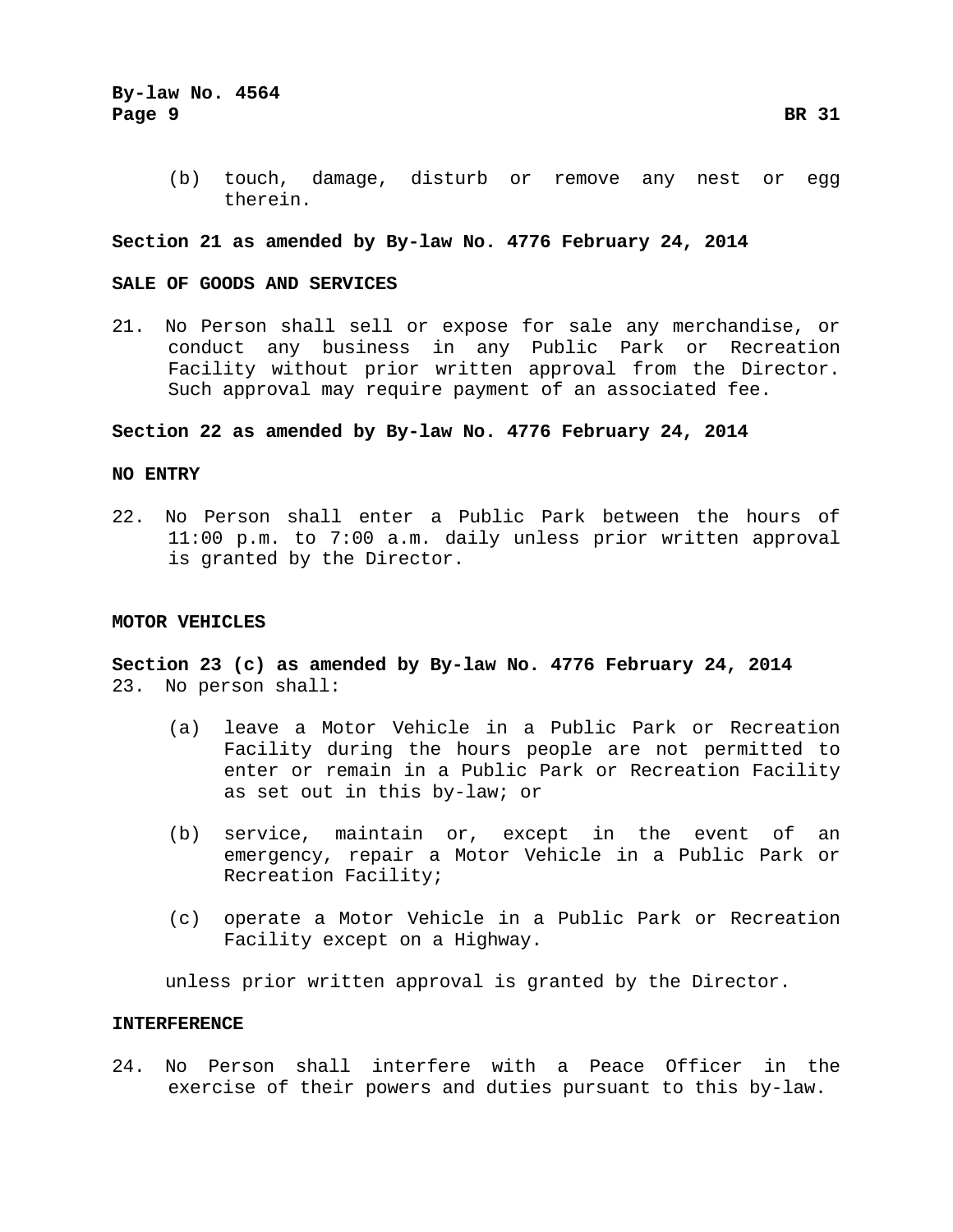#### **PART III - EXCEPTIONS**

25. The provisions of this By-law shall not apply to any agents or employees of the City in the course of performing their duties of employment.

#### **PART IV - ENFORCEMENT**

- 26. (a) In addition to any other penalty that may be imposed, any Person contravening:
	- (i) this by-law;
	- (ii) any federal, territorial or other municipal legislation while in a Public Park or Recreation Facility; or
	- (iii)any rule of conduct governing a Public Park or Recreational Facility;

may be directed by a Peace Officer or authorized employee of the City to stop the activity or to leave the Public Park or Recreation Facility;

- (b) Any Person directed to leave a Public Park or Recreation Facility pursuant to this by-law shall:
	- (i) do so forthwith; and
	- (ii) shall not return within the following twenty-four (24) hours, or such longer period of time as specified in the direction.

## **OFFENCE**

27. A person who contravenes this by-law is guilty of an offence.

#### **CONTINUING OFFENCE**

28. In the case of an offence that is of a continuing nature, a contravention constitutes a separate offence in respect of each day, or part of a day, on which it continues and a person guilty of such an offence is liable to a fine in an amount not less than that established by this by-law for each such day.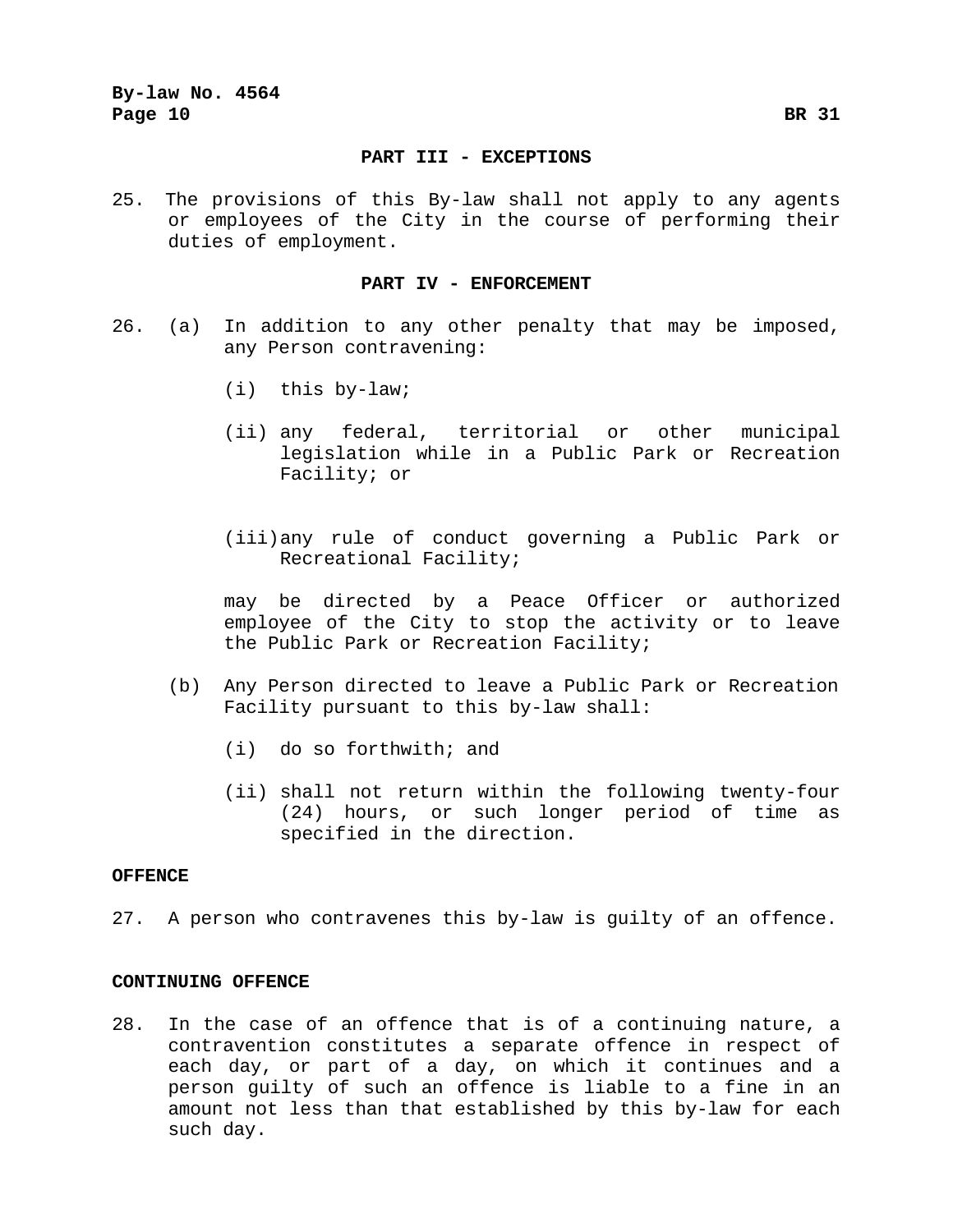# **FINES AND PENALTIES**

- 29. Any Person who is guilty of an offence is liable upon Summary Conviction to a fine not exceeding:
	- (a) Two thousand (\$2,000.00) dollars for an individual; or
	- (b) Ten thousand (\$10,000.00) dollars for a corporation.
- 30. An Officer may issue a Summary Offence Ticket Information in the form prescribed by the *Summary Conviction Procedures Act* and Regulations, to any person who violates any provision of this By-law and such person may, in lieu of prosecution, pay the City the voluntary penalty of \$100.00, prior to the court date specified on the ticket.

#### **PART V – MISCELLANEOUS**

- 31. Nothing in this by-law relieves a Person from complying with any federal or territorial law or regulation, other by-law or any requirements of any lawful permit, order, consent or direction.
- 32. Where this By-law refers to another Act, Regulation or bylaw, it includes reference to any Act, Regulation or by-law that may be substituted therefore.
- 33. Every provision of this By-law is independent of all other provisions, if any provision of this By-law is declared invalid for any reason by a Court of competent jurisdiction, all other provisions of this By-law shall remain valid and enforceable.

#### **PART VI - REPEAL**

34. By-law No. 3964 is hereby repealed.

#### **PART VII - EFFECT**

35. This By-law shall come into effect upon receiving Third Reading and otherwise meets the requirements of Section 75 of the *Cities, Towns and Villages Act*.

Docs #182775 v.2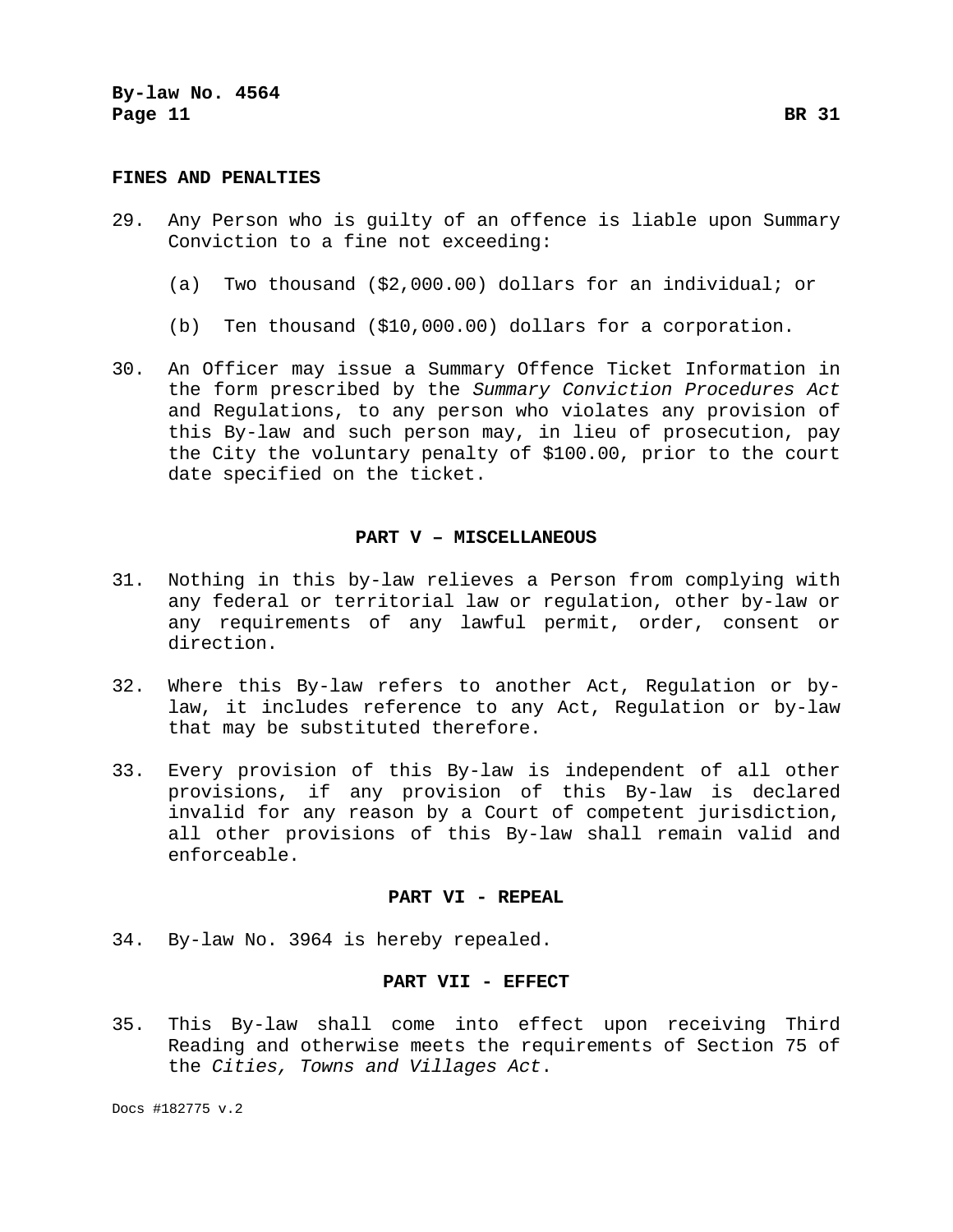# **CITY OF YELLOWKNIFE BY-LAW NO. 4564 Schedule A**

# Natural Areas, Public Parks and Recreation Facilities Maintained and Operated by the City

Areas within the city, established and defined under the Zoning By-law for Parks and Recreation uses.

# **NATURAL AREAS**

- 1. A Public Park located on 0.31 hectares on Lot 8, Block 87, Plan 637 and on 0.22 hectares on Lot 32, Block 87, Plan 2155, being the intersection of **45th and 46th Streets**.
- 2. A Public Park located on Block 107, Plan 483 an area of 0.15 hectares bordered by Block 103 to the west, Block 60 to the north and Block 104 to the south.
- 3. A Public Park located on Lot 28, Block 545, Plan 1665 **Lamoureux Road**.
- 4. A Public Park located on Lot 14, Block 145, Plan 864 and on Lot 5, Block 148, Plan 863, an area of 1.59 hectares **between Con Road and Burwash Drive**.
- 5. A Public Park located on 2.52 hectares at the intersection of 54th, 55th and 56th Streets with 51 Avenue, Block 106, Plan 483. **(54th Street sliding hill)**
- 6. A Public Park situated on a portion of land on Lot 971, Group 964, Plan 1069 - Surrounding a portion of Range Lake. **(Range Lake Trail)**
- 7. A Public Park defined as the **Lakeview Cemetery** Portion of Lot 1, Block 314, Plan 4150.
- 8. A Public Park situated on Lot 9, Block 202, Plan 2168 **Mitchell Drive**.
- 9. A Public Park defined as the **Niven Lake Trail** system located immediately adjacent to Niven Lake within Lot 1083, Quad 85J/8, Plan 2546.
- 10. A Public Park defined as the **McMahon Frame Lake Trail System** crossing portions of the following: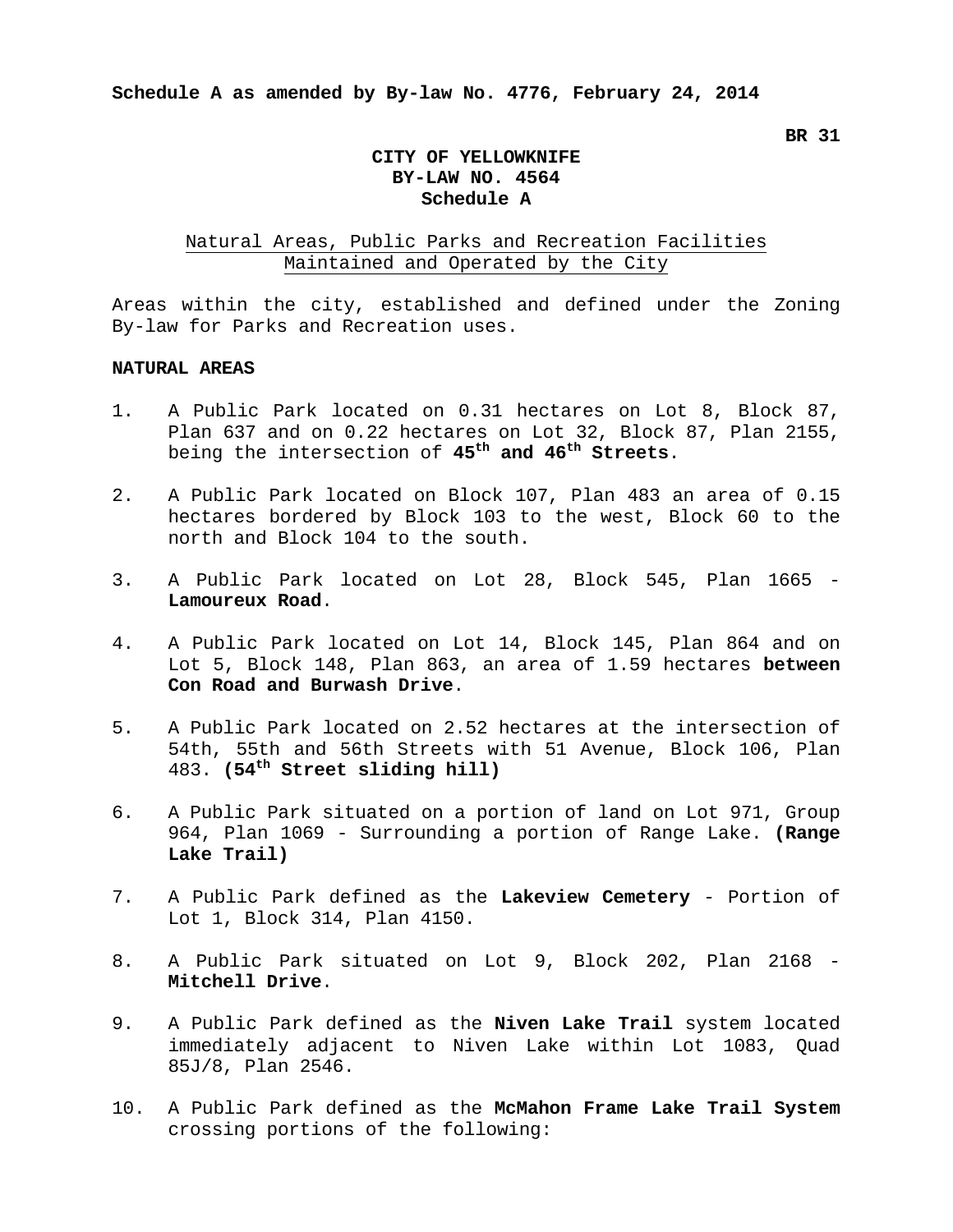**By-law No. 4564 Schedule A Page 2 BR 31**

Group 964, LTO 846<br>Group 964, LTO 924 Lot 907, LTO 1005

Block 124, LTO 634 Block 122, Lot 2, LTO 2015<br>Group 964, LTO 846 Lot 3, LTO 1708 Block 162, Lot 1, LTO 1475

and other areas referred to as Commissioner's Land.

- 11. A Public Park referred to as the **Giant Mine Boat Dock** situated on a Portion of Lease 17889T.
- 12. A Public Park referred to as **Tin Can Hill** located on a portion of Lot 10, Block 203, Plan 4460.

# **PUBLIC PARKS**

- 13. A Public Park referred to as **Borealis Park** situated on Lot 29, Block 516, Plan 1703.
- 14. A Public Park defined as **Bristol Monument Park** and located at a portion of Lot 1, Block 314, Plan 4150, being located near the intersection of Old Airport Road and Highway #3.
- 15. A Public Park defined as **Bush Pilots Memorial Park** and located adjacent to Block 3, Plan 194.
- 16. A Public Park defined as **Demelt Crescent Park** located on Lot 28, Block 567, Plan 3826.
- 17. A Public Park defined as **Doornbos Park**, located on 46th Street - Lots 17 & 18, Block 68, Plan 69.
- 18. A Public Park defined as **Dusseault Court Playground** located at Lot 1, Block 515, Plan 2052.
- 19. A Public Park defined as **Forrest Drive Park** and located on 0.196 hectares on Forrest Drive North at the intersection of Burwash Drive, Lot 15, Block 145, Plan 864 and Lot 1, Block 147, Plan 863.
- 20. A Public Park referred to as **Horton Crescent Park** located on Lots 1 and 2, Block 542, Plan 1420 and a portion of Lot 33, Block 551, Plan 3826.
- 21. A Public Park defined as **Jeske Crescent Park** located on a 1.10 hectares median on Jeske Crescent being a portion of Road, Plan 2315.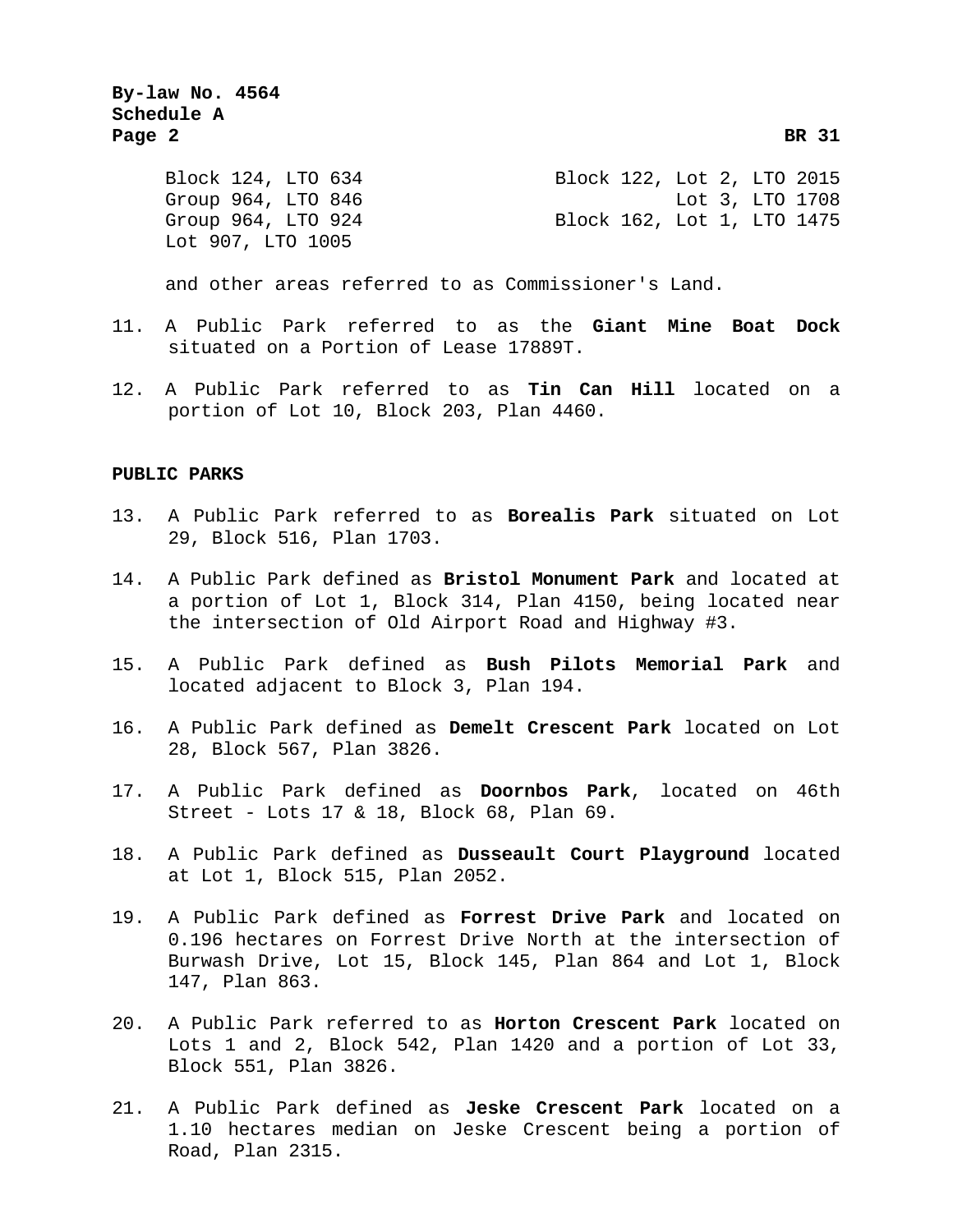- 22. A Public Park defined as **Joliffe Island Park** and located on 10.2186 hectares on Joliffe Island including Blocks 15, 16 and 17, Plan 68.
- 23. A Public Park defined as **Latham Island Park** and located on 0.16 hectares at the intersection of Hearne Hill and Otto Drive, Lots 1, 2, 3, 4 and 10 Block 8, Plan 68.
- 24. A Public Park defined as **Magrum Crescent Park** located on Lot 9, Block 556, Plan 2407.
- 25. A Public Park defined as **McNiven Beach and Playground** located at Lot 2, Block 122, Plan 2015.
- 26. A Public Park defined as the **Mitchell Drive Park** located on Lot 2, Block 165, Plan 1709.
- 27. A Public Park defined as **Olexin Park** and located on Lot 4, Block 110, Plan 4222 on 52nd Street at the west end of 54th Avenue.
- 28. A Public Park defined as **Otto Drive Park** located on Lots 6, 7 & 10, Block 202, Plan 2168.
- 29. A Public Park defined as **Parker Recreation Field** located on Lot 6, Block 550, Plan 1971.
- 30. A Public Park defined as the **Rotary Centennial Waterfront Park** situated on Lot 1, Block 201, Plan 2396.
- 31. A Public Park defined as **School Draw Park** and located on 0.028 hectares at the intersection of School Draw Avenue and 46th Street, Lot 15, Block 90, Plan 482.
- 32. A Public Park defined as **Somba K'e Park** and located on and including Lots 24, 25 and 26, Block 27, Plan 217; Lot 31, Block 27, Plan 1462; 66 Foot Road, Plan 176; Lots 1, 2, 3, 4 and 5, Block 65, Plan 176; 53rd Street from 49th Avenue to Frame Lake Ordinary High Water Mark; Lot 1, Block 118, Plan 634; all of Block 52; 52nd Street from 49th Avenue to Frame Lake Ordinary High Water Mark; all of 100' reserve bordering the above property descriptions and the Ordinary High Water Mark of Frame Lake.
- 33. A Public Park defined as **Watt Drive Park** located at on 0.26 hectares of land on the west shore of Latham Island, bordered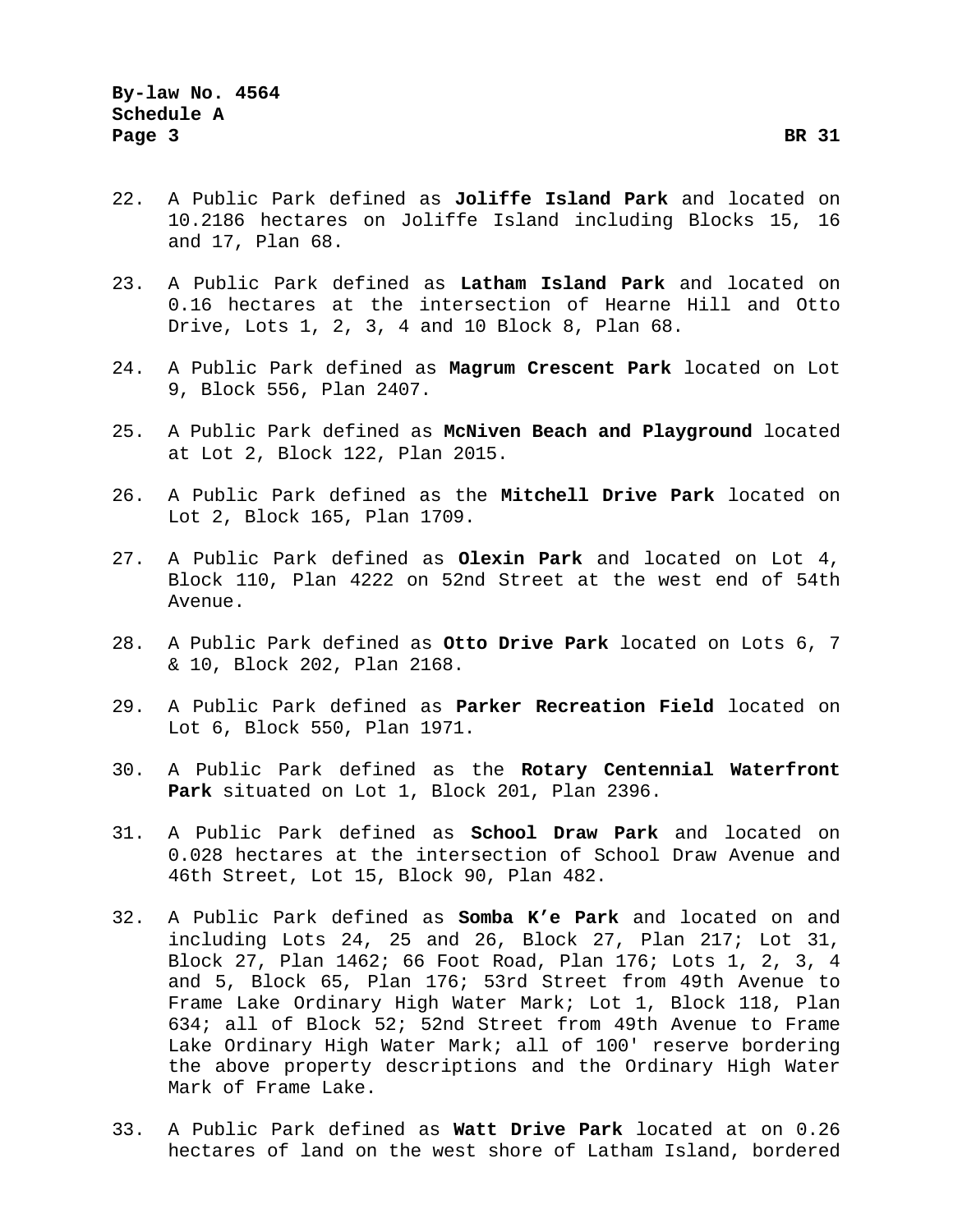on the west by the Ordinary High Water Mark; on the south by the common boundary of Lots 8 and 9, Block G, Plan 1028; then from the southeast corner of Lot 9, Block G to the southwest corner of Lot 10, Block 6, Plan 68; then to the northwest corner of Lot 10, Block 6; then returning westerly to the Ordinary High Water Mark on the west shore of Latham Island.

- 34. A Public Park defined as **Stirling Park** located on Lot 52, Block, 308, Plan 4204.
- 35. A Public Park defined as **Moyle Park** located on Lot 39, Block 309, Plan 4204.
- 36. A Public Park defined as **Con Mine Park** located on Lot 53, Block 608, Plan 4322 and Lot 27, Block 608, Plan 3946.
- 37. A Public Park defined as **Frame Lake West Park** located on a portion of Lot 1, Block 371, Plan 2240 and a Portion of Frame Lake Shore defined as Head Lease No. 1100018T.

# **Section 38 as amended by By-law No. 4872 August 24, 2015**

- 38. A Public Park commonly referred to as the **Yvonne Quick Heritage Wharf** located on Lot 10, Block A, Plan 3801.
- 38.1 A Public Park commonly referred to as **"Hank Koenen Park"** located on Lot 5, Block D, Plan 70.
- 38.2 A Public Park commonly referred to as **"Raccine Park"** located on Lots 6, 7, 8, 9, 10, 29, Block 2.
- 38.3 A Public Park commonly referred to as **"Orser Park"** located adjacent to Lot 1, Block G.
- 38.4 A Public Park commonly referred to as the **"Old Town Boat Launch"** located adjacent to Lot 1, Block 20."

# **Section 38.5 as amended by By-law No. 4966 May 22, 2018**

38.5 A Public Park commonly referred to as the **"Twin Pine Hill Park Trails"** located on lands described as Lot 13, Block 81, Plan 104276; Lot 15, Block 78, Plan 4059; ROAD, Plan 3950; Lot 10, Block 81, Plan 3950; Lot 26, Block 82, Plan 3950; Lot 25 Block 82, Plan 3950; a portion of Lot 14, Block 81, Plan 4521; and the portion of the Transmission Line."

# **RECREATIONAL FACILITIES**

39. A Recreation Facility defined as **Frame Lake South Tennis Courts** and located on the Frame Lake Reservoir, Lot 2, Block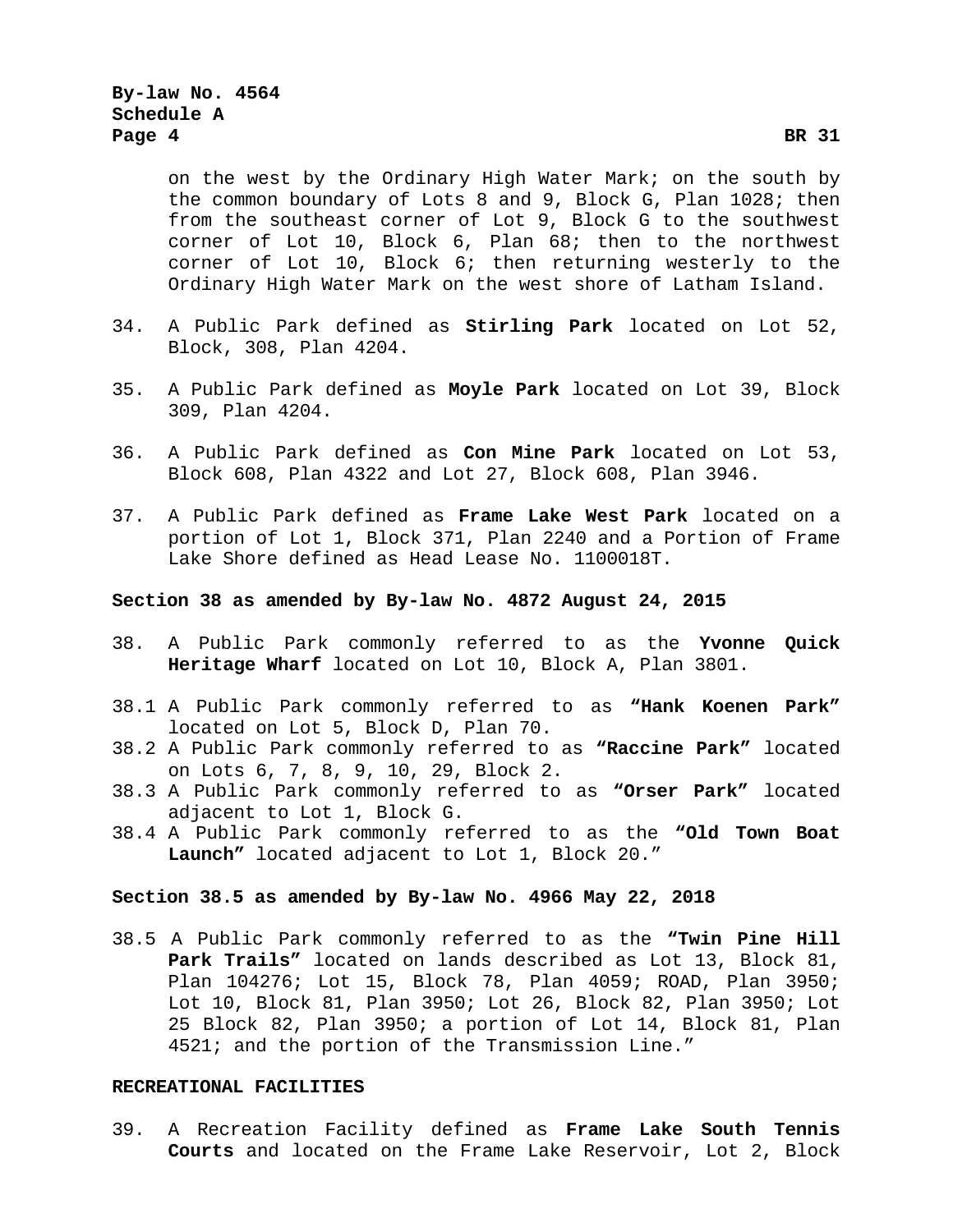505, Plan 1015 at the intersection of Franklin (50th) Avenue and Kam Lake Road.

- 40. A Recreation Facility defined as **Ruth Inch Memorial Pool** located on a Portion of Lot 2, Block 122, Plan 2015.
- 41. A **Skateboard Park facility** located on a portion of Lot 22, Block 510, Plan 1080.
- 42. A Playing Field at **St. Joseph's Elementary School** Lot 22, Block 510, Plan 1080.
- 43. **Tennis Courts** located on a Portion of Lot 2, Block 122, Plan 2015 and being a parcel of land bounded on the east by Franklin (50th) Avenue, on the west by the Mini Golf Course, on the south by the Yellowknife Community Arena, and on the north by McNiven Beach.
- 44. A Recreation Facility defined as the **Yellowknife Community Arena** located on Lot 2, Block 122, Plan 2015 - 6002 Franklin Avenue.
- 45. A Public Park defined as the **Yellowknife Dog Park** located on a portion of Lot 2, Block 122, Plan 2015.
- 46. A Recreation Facility defined as the **Yellowknife Fieldhouse** located on a portion of Lot 2, Block 500, Plan 2144 – 45 Kam Lake Road.
- 47. A Recreation Facility defined as the **Yellowknife Multiplex** located on a portion of Lot 2, Block 500, Plan 2144 – 41 Kam Lake Road.
- 48. A Recreation Facility defined as the **Yellowknife Public Library** located on Lot 33, Block 30, Plan 2535.
- 49. A **Public Dock** located within Block 13, Plan 1750, being in the Back Bay wetlands directly north of Lois Lane.